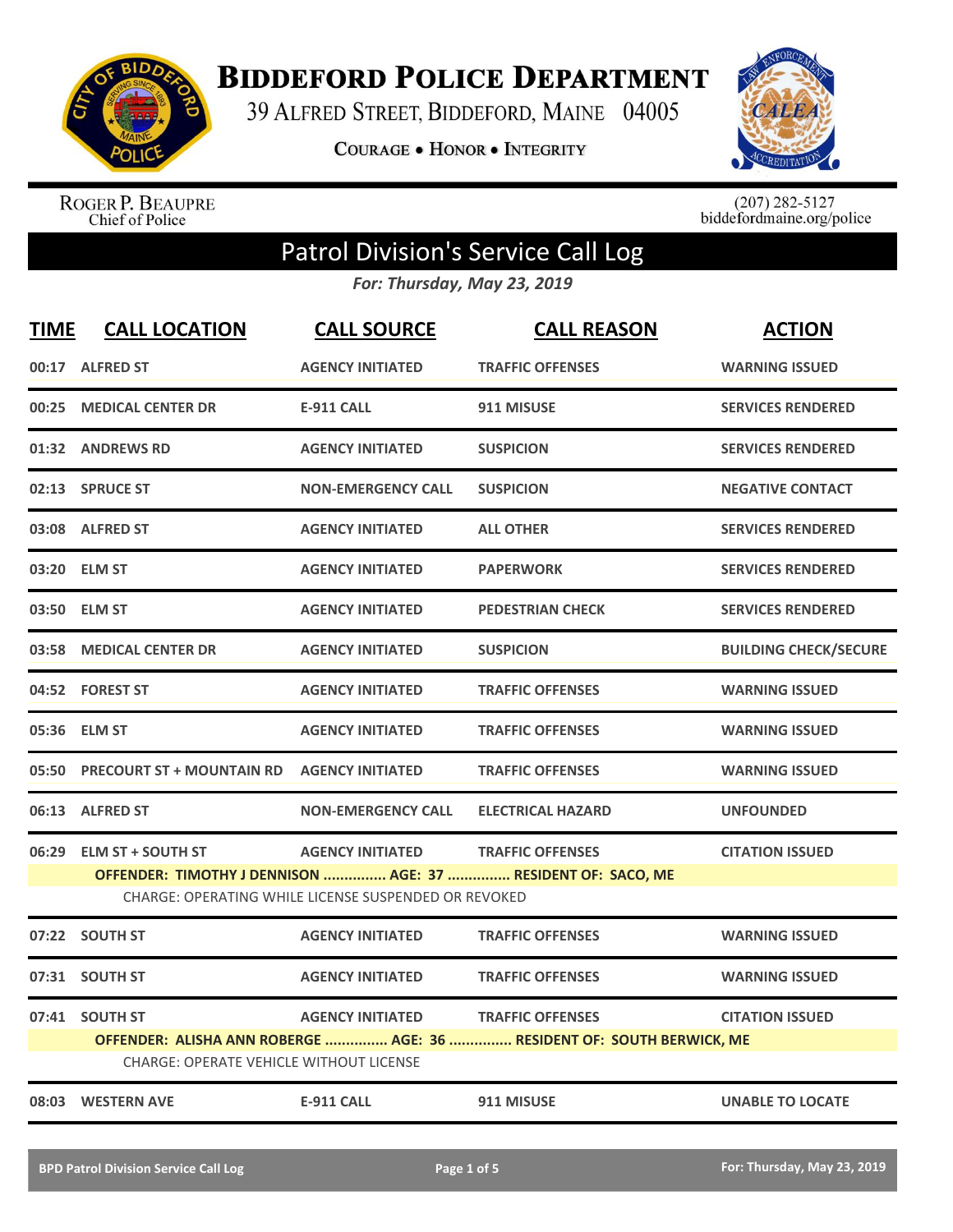| <b>TIME</b> | <b>CALL LOCATION</b>             | <b>CALL SOURCE</b>        | <b>CALL REASON</b>                                 | <b>ACTION</b>                |
|-------------|----------------------------------|---------------------------|----------------------------------------------------|------------------------------|
|             | 08:16 RIVER RD                   | <b>AGENCY INITIATED</b>   | <b>TRAFFIC OFFENSES</b>                            | <b>WARNING ISSUED</b>        |
|             | 08:18 PORTER ST                  | <b>AGENCY INITIATED</b>   | <b>PARKING COMPLAINT</b>                           | <b>SERVICES RENDERED</b>     |
| 08:35       | <b>MAIN ST</b>                   | <b>AGENCY INITIATED</b>   | <b>TRAFFIC OFFENSES</b>                            | <b>WARNING ISSUED</b>        |
|             | 08:45 SOUTH ST                   | <b>AGENCY INITIATED</b>   | <b>TRAFFIC OFFENSES</b>                            | <b>WARNING ISSUED</b>        |
|             | 08:53 ROCKWOOD DR                | <b>NON-EMERGENCY CALL</b> | <b>SUSPICION</b>                                   | <b>SERVICES RENDERED</b>     |
|             | 08:59 SOUTH ST                   | <b>AGENCY INITIATED</b>   | <b>TRAFFIC OFFENSES</b>                            | <b>WARNING ISSUED</b>        |
| 09:00       | <b>WEST ST + PRISCILLA AVE</b>   | <b>AGENCY INITIATED</b>   | <b>TRAFFIC OFFENSES</b>                            | <b>WARNING ISSUED</b>        |
|             | 09:13 SULLIVAN ST                | <b>NON-EMERGENCY CALL</b> | <b>PARKING COMPLAINT</b>                           | <b>PARKING TICKET ISSUED</b> |
|             | 09:17 MAIN ST                    | <b>AGENCY INITIATED</b>   | <b>TRAFFIC OFFENSES</b>                            | <b>VSAC ISSUED</b>           |
|             | 09:36 ELM ST                     | <b>AGENCY INITIATED</b>   | <b>TRAFFIC OFFENSES</b>                            | <b>VSAC ISSUED</b>           |
|             | 10:04 HEALTHCARE DR              | <b>E-911 CALL</b>         | ATTEMPTED/THREATENED SUICIDE TRANSPORT TO HOSPITAL |                              |
| 10:09       | <b>POOL ST + MEETINGHOUSE RD</b> | <b>NON-EMERGENCY CALL</b> | <b>TRAFFIC OFFENSES</b>                            | <b>SERVICES RENDERED</b>     |
| 10:32       | <b>MEDICAL CENTER DR</b>         | <b>NON-EMERGENCY CALL</b> | <b>ARTICLES LOST/FOUND</b>                         | <b>SERVICES RENDERED</b>     |
| 10:40       | <b>MILE STRETCH RD</b>           | <b>AGENCY INITIATED</b>   | <b>SHELLFISH VIOLATION</b>                         | <b>NO VIOLATION</b>          |
| 10:41       | <b>PAUL ST + RAYMOND ST</b>      | <b>AGENCY INITIATED</b>   | <b>ANIMAL COMPLAINT</b>                            | <b>WARNING ISSUED</b>        |
|             | 11:12 BIDDEFORD GATEWAY CTR      | <b>WALK-IN AT STATION</b> | <b>DOMESTIC COMPLAINTS</b>                         | <b>REPORT TAKEN</b>          |
|             | 11:24 OLD POOL RD                | <b>AGENCY INITIATED</b>   | <b>ANIMAL COMPLAINT</b>                            | <b>WARNING ISSUED</b>        |
|             | 11:28 MILE STRETCH RD            | <b>AGENCY INITIATED</b>   | <b>SHELLFISH VIOLATION</b>                         | <b>NO VIOLATION</b>          |
|             | <b>11:40 MAIN ST</b>             | <b>AGENCY INITIATED</b>   | <b>TRAFFIC OFFENSES</b>                            | <b>VSAC ISSUED</b>           |
|             | 11:48 YATES ST                   | <b>AGENCY INITIATED</b>   | <b>SHELLFISH VIOLATION</b>                         | <b>NO VIOLATION</b>          |
|             | 11:52 ALFRED ST                  | <b>WALK-IN AT STATION</b> | <b>PAPERWORK</b>                                   | <b>SERVICES RENDERED</b>     |
|             | 12:23 ALFRED ST + PRECOURT ST    | <b>RADIO</b>              | <b>DISABLED VEHICLE</b>                            | <b>SERVICES RENDERED</b>     |
|             | <b>12:23 HILL ST</b>             | <b>AGENCY INITIATED</b>   | <b>TRAFFIC OFFENSES</b>                            | <b>VSAC ISSUED</b>           |
|             | <b>12:38 HILL ST</b>             | <b>AGENCY INITIATED</b>   | <b>TRAFFIC OFFENSES</b>                            | <b>WARNING ISSUED</b>        |
|             | 12:52 WEST ST                    | <b>AGENCY INITIATED</b>   | <b>TRAFFIC OFFENSES</b>                            | <b>VSAC ISSUED</b>           |
|             | 12:58 ALFRED ST                  | <b>NON-EMERGENCY CALL</b> | <b>COURT ORDERED CHECK IN</b>                      | <b>NO VIOLATION</b>          |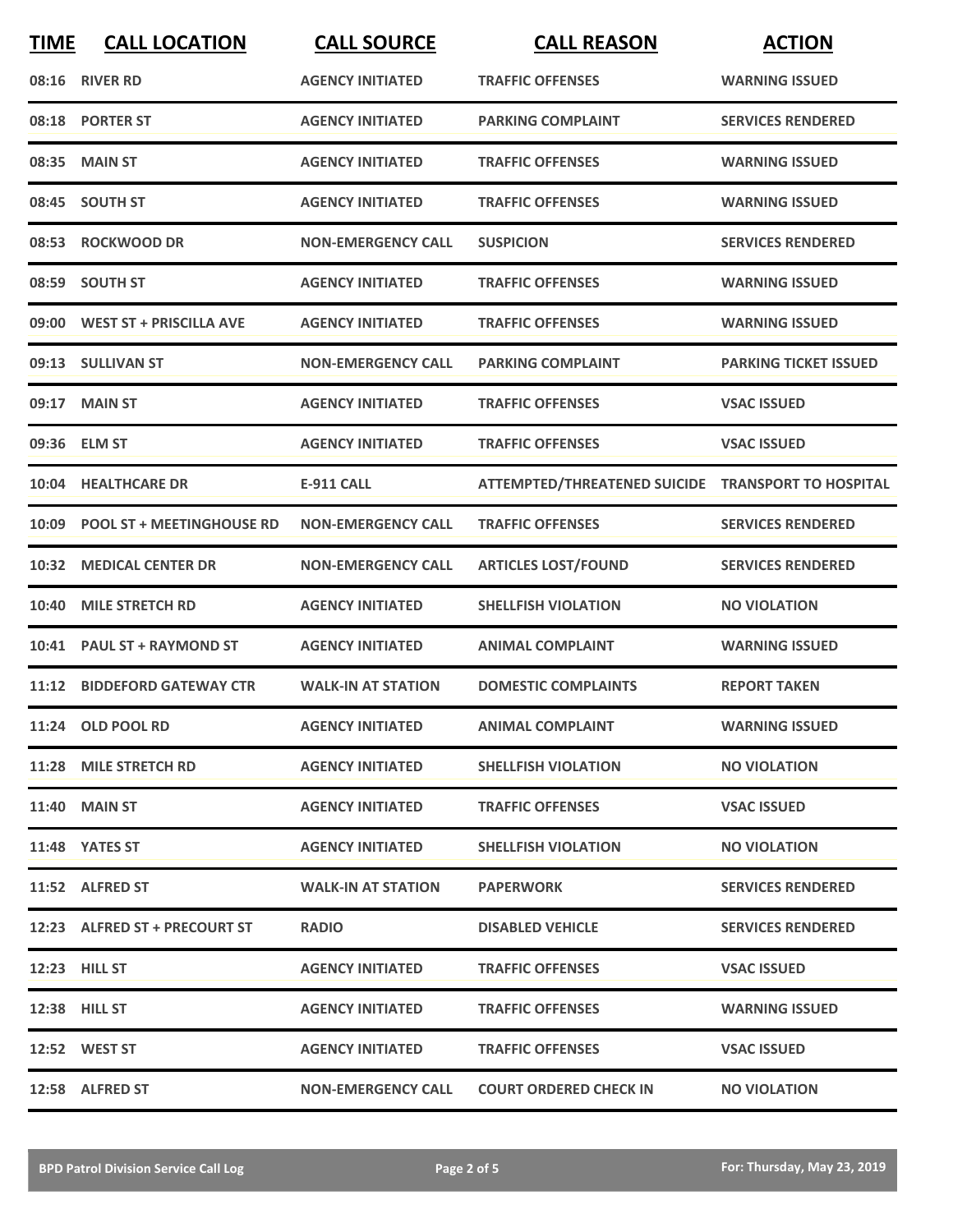| <b>TIME</b> | <b>CALL LOCATION</b>        | <b>CALL SOURCE</b>        | <b>CALL REASON</b>                             | <b>ACTION</b>               |
|-------------|-----------------------------|---------------------------|------------------------------------------------|-----------------------------|
|             | <b>13:09 MAIN ST</b>        | <b>AGENCY INITIATED</b>   | <b>WARRANT ARREST</b>                          | <b>NEGATIVE CONTACT</b>     |
|             | 13:15 WEST ST               | <b>AGENCY INITIATED</b>   | <b>TRAFFIC OFFENSES</b>                        | <b>WARNING ISSUED</b>       |
|             | 13:36 GRANITE ST            | <b>AGENCY INITIATED</b>   | <b>TRAFFIC OFFENSES</b>                        | <b>WARNING ISSUED</b>       |
|             | 13:37 ADAMS ST              | <b>E-911 CALL</b>         | <b>ANIMAL COMPLAINT</b>                        | <b>REPORT TAKEN</b>         |
|             | 13:38 BOULDER WAY           | <b>NON-EMERGENCY CALL</b> | <b>PARKING COMPLAINT</b>                       | <b>NO VIOLATION</b>         |
|             | 13:53 WEST ST               | <b>AGENCY INITIATED</b>   | <b>TRAFFIC OFFENSES</b>                        | <b>VSAC ISSUED</b>          |
|             | 14:04 ALFRED ST             | <b>E-911 CALL</b>         | 911 MISUSE                                     | <b>NO ACTION REQUIRED</b>   |
|             | 14:12 BIDDEFORD GATEWAY CTR | <b>RADIO</b>              | <b>PARKING COMPLAINT</b>                       | <b>NO VIOLATION</b>         |
|             | 14:22 ALFRED ST             | <b>NON-EMERGENCY CALL</b> | <b>DISORDERLY CONDUCT</b>                      | <b>SERVICES RENDERED</b>    |
|             | 14:35 POOL ST               | <b>NON-EMERGENCY CALL</b> | <b>ASSIST PD AGENCY</b>                        | <b>SERVICES RENDERED</b>    |
|             | 14:43 STONE ST              | <b>WALK-IN AT STATION</b> | <b>PAPERWORK</b>                               | <b>SERVICES RENDERED</b>    |
| 15:15       | <b>BOULDER WAY</b>          | <b>WALK-IN AT STATION</b> | <b>SCAM</b>                                    | <b>SERVICES RENDERED</b>    |
|             | 15:16 SPRUCE ST             | <b>NON-EMERGENCY CALL</b> | <b>THEFT</b>                                   | <b>REPORT TAKEN</b>         |
|             | 15:18 KEELY WAY             | <b>E-911 CALL</b>         | 911 MISUSE                                     | <b>NO ACTION REQUIRED</b>   |
|             | 15:24 STONE ST              | <b>AGENCY INITIATED</b>   | <b>PAPERWORK</b>                               | <b>PAPERWORK NOT SERVED</b> |
|             | <b>15:53 POMERLEAU ST</b>   | <b>AGENCY INITIATED</b>   | <b>PRO-ACTIVE DV RESPONSE TEAM</b>             | <b>NO VIOLATION</b>         |
|             | 15:59 SOUTH ST              | <b>AGENCY INITIATED</b>   | PRO-ACTIVE DV RESPONSE TEAM                    | <b>NEGATIVE CONTACT</b>     |
|             | 16:09 WEST CUTTS ST         | <b>AGENCY INITIATED</b>   | <b>PRO-ACTIVE DV RESPONSE TEAM</b>             | <b>NO VIOLATION</b>         |
|             | <b>16:18 MAIN ST</b>        | <b>AGENCY INITIATED</b>   | <b>ALL OTHER</b>                               | <b>NO ACTION REQUIRED</b>   |
|             | 16:20 POOL ST               | <b>AGENCY INITIATED</b>   | <b>PRO-ACTIVE DV RESPONSE TEAM</b>             | <b>NEGATIVE CONTACT</b>     |
|             | 16:24 ROBIN CIR             | <b>NON-EMERGENCY CALL</b> | ATTEMPTED/THREATENED SUICIDE SERVICES RENDERED |                             |
|             | 16:25 PROSPECT ST           | <b>AGENCY INITIATED</b>   | PRO-ACTIVE DV RESPONSE TEAM                    | <b>NO VIOLATION</b>         |
|             | 16:36    FOSS ST            | <b>AGENCY INITIATED</b>   | <b>PRO-ACTIVE DV RESPONSE TEAM</b>             | <b>NEGATIVE CONTACT</b>     |
|             | 16:40 HILL ST               | <b>AGENCY INITIATED</b>   | <b>TRAFFIC OFFENSES</b>                        | <b>WARNING ISSUED</b>       |
|             | 16:54 ACORN ST              | <b>AGENCY INITIATED</b>   | <b>FAILURE TO STOP</b>                         | <b>REPORT TAKEN</b>         |
|             | 17:02 SADIE LN              | <b>E-911 CALL</b>         | 911 MISUSE                                     | <b>SERVICES RENDERED</b>    |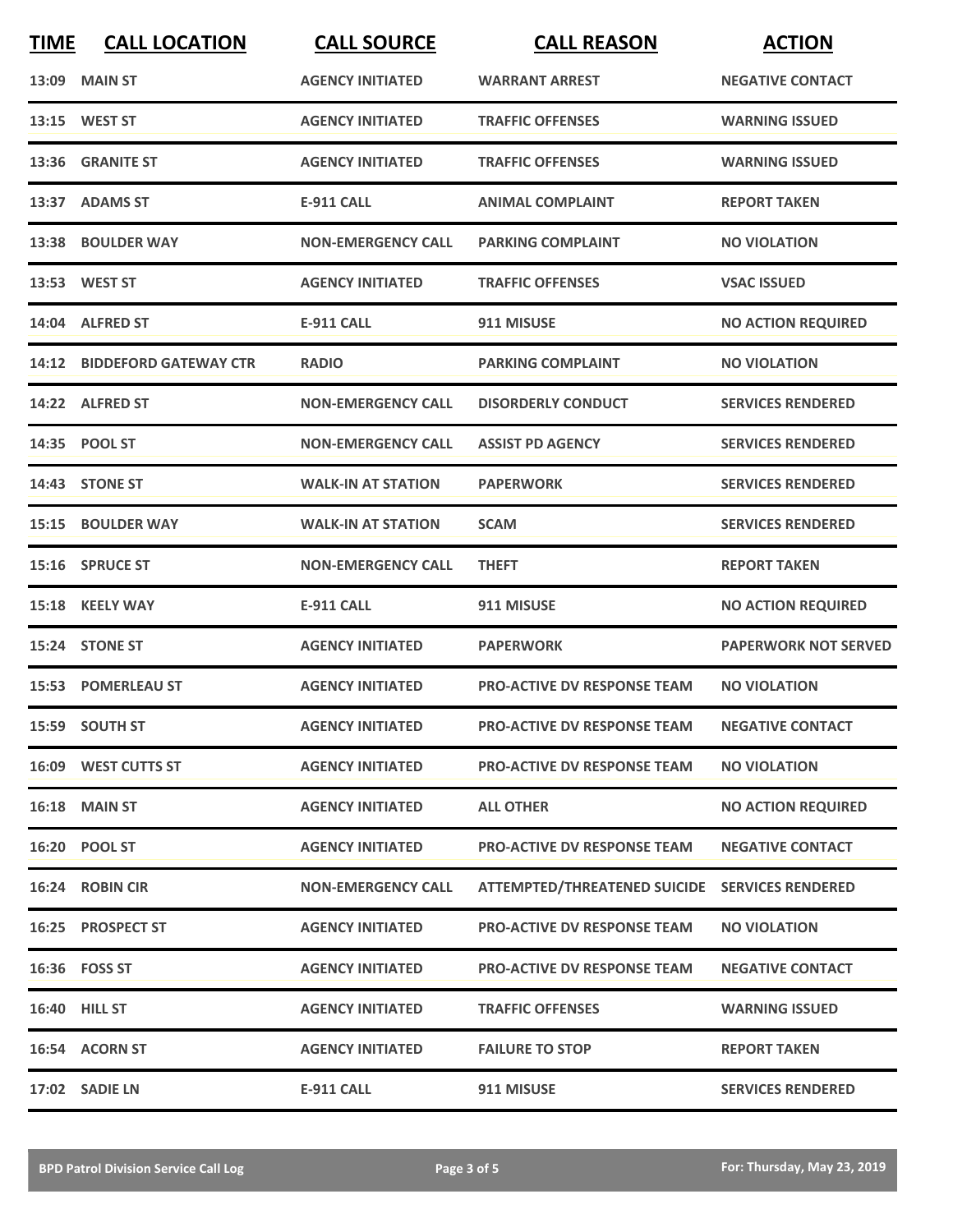| <b>TIME</b>                                                                                         | <b>CALL LOCATION</b>           | <b>CALL SOURCE</b>        | <b>CALL REASON</b>                           | <b>ACTION</b>                |
|-----------------------------------------------------------------------------------------------------|--------------------------------|---------------------------|----------------------------------------------|------------------------------|
|                                                                                                     | 17:32 MAIN ST                  | <b>AGENCY INITIATED</b>   | <b>CHECK WELFARE</b>                         | <b>UNABLE TO LOCATE</b>      |
|                                                                                                     | 17:46 MAY ST                   | <b>AGENCY INITIATED</b>   | <b>TRAFFIC OFFENSES</b>                      | <b>WARNING ISSUED</b>        |
|                                                                                                     | 18:17 UNION ST + WENTWORTH ST  | <b>AGENCY INITIATED</b>   | <b>TRAFFIC OFFENSES</b>                      | <b>VSAC ISSUED</b>           |
| 18:19                                                                                               | <b>ANDREWS RD</b>              | <b>E-911 CALL</b>         | 911 MISUSE                                   | <b>NO ACTION REQUIRED</b>    |
|                                                                                                     | 18:20 ALFRED ST + BARRA RD     | <b>AGENCY INITIATED</b>   | <b>TRAFFIC OFFENSES</b>                      | <b>WARNING ISSUED</b>        |
|                                                                                                     | 18:27 ALFRED ST + POOL ST      | <b>NON-EMERGENCY CALL</b> | <b>CHECK WELFARE</b>                         | <b>SERVICES RENDERED</b>     |
|                                                                                                     | 18:47 ELM ST                   | <b>NON-EMERGENCY CALL</b> | <b>CRIMINAL MISCHIEF</b>                     | <b>REPORT TAKEN</b>          |
|                                                                                                     | 19:00 POOL ST                  | <b>WALK-IN AT STATION</b> | <b>CIVIL COMPLAINT</b>                       | <b>SERVICES RENDERED</b>     |
| 19:04                                                                                               | <b>WASHINGTON ST + MAIN ST</b> | <b>NON-EMERGENCY CALL</b> | <b>PARKING COMPLAINT</b>                     | <b>GONE ON ARRIVAL</b>       |
| 19:17                                                                                               | <b>FRANKLIN ST</b>             | <b>AGENCY INITIATED</b>   | <b>CHECK WELFARE</b>                         | <b>TRANSPORT TO HOSPITAL</b> |
|                                                                                                     | 19:32 WASHINGTON ST + MAIN ST  | <b>AGENCY INITIATED</b>   | <b>PARKING COMPLAINT</b>                     | <b>PARKING TICKET ISSUED</b> |
|                                                                                                     | 19:57 ALFRED ST                | <b>NON-EMERGENCY CALL</b> | <b>CIVIL COMPLAINT</b>                       | <b>SERVICES RENDERED</b>     |
| 20:26                                                                                               | <b>ALFRED ST + BOULDER WAY</b> | <b>AGENCY INITIATED</b>   | <b>TRAFFIC OFFENSES</b>                      | <b>WARNING ISSUED</b>        |
| 20:35                                                                                               | <b>LINCOLN ST</b>              | <b>E-911 CALL</b>         | 911 MISUSE                                   | <b>NO ACTION REQUIRED</b>    |
|                                                                                                     | 20:37 ELM ST + WACO DR         | <b>AGENCY INITIATED</b>   | <b>TRAFFIC OFFENSES</b>                      | <b>WARNING ISSUED</b>        |
|                                                                                                     | 20:46 KING ST                  | <b>E-911 CALL</b>         | <b>DISTURBANCE / NOISE</b>                   | <b>UNFOUNDED</b>             |
|                                                                                                     | 20:52 QUIMBY ST                |                           | NON-EMERGENCY CALL CRIM THREAT / TERRORIZING | <b>REPORT TAKEN</b>          |
|                                                                                                     | 21:10 LINCOLN ST               | <b>E-911 CALL</b>         | 911 MISUSE                                   | <b>NO ACTION REQUIRED</b>    |
|                                                                                                     | 21:12 ELM ST + GRAYS LN        | <b>AGENCY INITIATED</b>   | <b>TRAFFIC OFFENSES</b>                      | <b>WARNING ISSUED</b>        |
|                                                                                                     | 21:24 SOUTH ST                 | <b>NON-EMERGENCY CALL</b> | <b>JUVENILE OFFENSES</b>                     | <b>REPORT TAKEN</b>          |
|                                                                                                     | 21:31 WEST ST + PROSPECT ST    | <b>AGENCY INITIATED</b>   | <b>TRAFFIC OFFENSES</b>                      | <b>WARNING ISSUED</b>        |
|                                                                                                     | 21:46 WESTERN AVE              | <b>NON-EMERGENCY CALL</b> | <b>MISSING PERSON</b>                        | <b>SERVICES RENDERED</b>     |
|                                                                                                     | 22:21 ANDREWS RD               | <b>E-911 CALL</b>         | 911 MISUSE                                   | <b>NO ACTION REQUIRED</b>    |
| 22:56                                                                                               | <b>MAIN ST</b>                 | <b>E-911 CALL</b>         | <b>WARRANT ARREST</b>                        | <b>ARREST(S) MADE</b>        |
| OFFENDER: CHRISTOPHER S HYSON  AGE: 35  RESIDENT OF: BIDDEFORD, ME<br><b>CHARGE: WARRANT ARREST</b> |                                |                           |                                              |                              |
|                                                                                                     | 23:00 ALFRED ST                | <b>E-911 CALL</b>         | <b>DISTURBANCE / NOISE</b>                   | <b>SERVICES RENDERED</b>     |